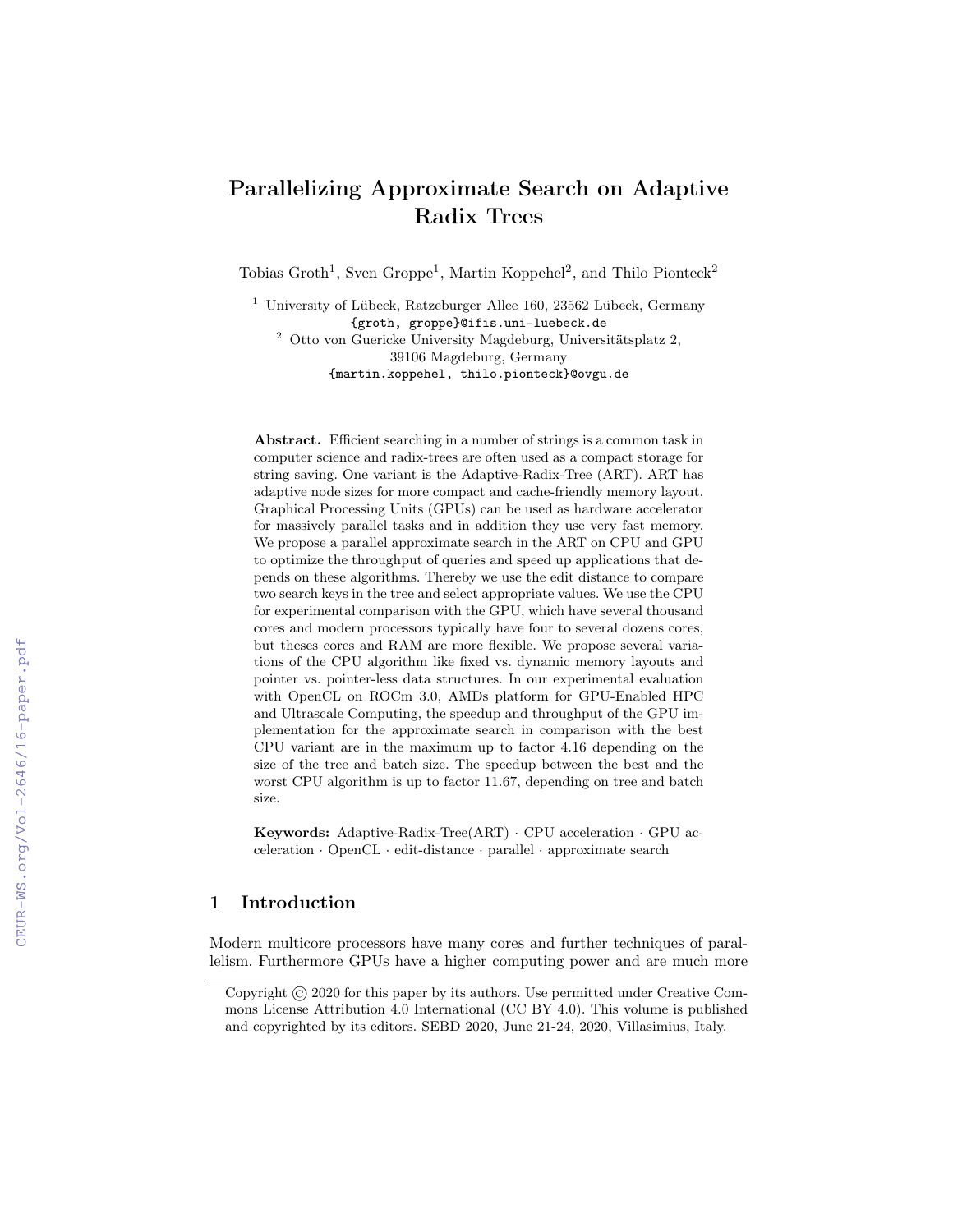optimized for parallel processing. They have up to several thousand cores, but these cores are different from the CPU ones. They are more specialized to perform a single operation on multiple data [1] (SIMD). Also a graphics card contains multiple gigabytes of very fast high-bandwidth memory, but data transfers and fixed memory hierarchies can have negative implications on the performance if not considered during algorithm design. In computer science, key-value pairs are often used, e.g. indices in database or as tags in geographic information retrieval systems [17]. These algorithms benefit from an efficient and fast access to the values by a certain key. The keys are often strings in most times. An efficient data structure for string keys is the PATRICIA-tree [15] and the more general radix tree, which is a memory-efficient storage for the keys and widely used for indexes. The memory-efficient storage is the big advantage of radix trees in comparison to other structures like the skiplist, where keys are stored independently from each other. One variant of the radix tree is the Adaptive-Radix-Tree [12] (ART), which has adaptive node sizes and a lower memory consumption than the other variants because the shared prefix of multiple keys is only stored once.

Besides searching for an exact matched key, an approximate search is interesting as well. Approximate searches are widely used to retrieve information from databases and dictionaries. Also an approximate search can be used to find an optimal sequence alignment and matching parts of DNA sequences [10]. For an approximate search in ART, we need a metric to distinguish string keys. There are several different approaches like for example the Jaccard-Coefficent [6], the Cosine-Similarity [16] and the Edit-Distance [13]. The Jaccard-Coefficent uses set operations on sets of n-grams in comparisons. This n-grams can be for example, words or characters. The Cosine-Similarity is based on the frequency of words in a text. The edit distance represents the number of insert, replace and delete operations, which are required to transform a string into another [13] and is hence very intuitive for humans. Because the edit distance is a widely used metrics for string similarity, we propose approximate search algorithms to determine edit distances between a search term and a given set of keys and we use ART in order to avoid multiple computations for shared prefixes. These algorithms are using CPU and GPU acceleration and are optimized for massively parallel execution.

Our contributions are

- highly efficient approximate search algorithms for ART on CPU and GPU,
- variants of these algorithms on the CPU, including pointer versus pointerless data structure and using fixed versus dynamic memory allocation,
- the most efficient GPU variant with pointer-less data structure and using fixed memory allocation, and
- an extensive experimental evaluation and analysis of these algorithms.

First we look at related work in Section 2. Next the ART is explained in Section 3.1 and then the concept of the searches is described in Section 4. Finally we present a comprehensive experimental evaluation in Section 5 and conclude in Section 6.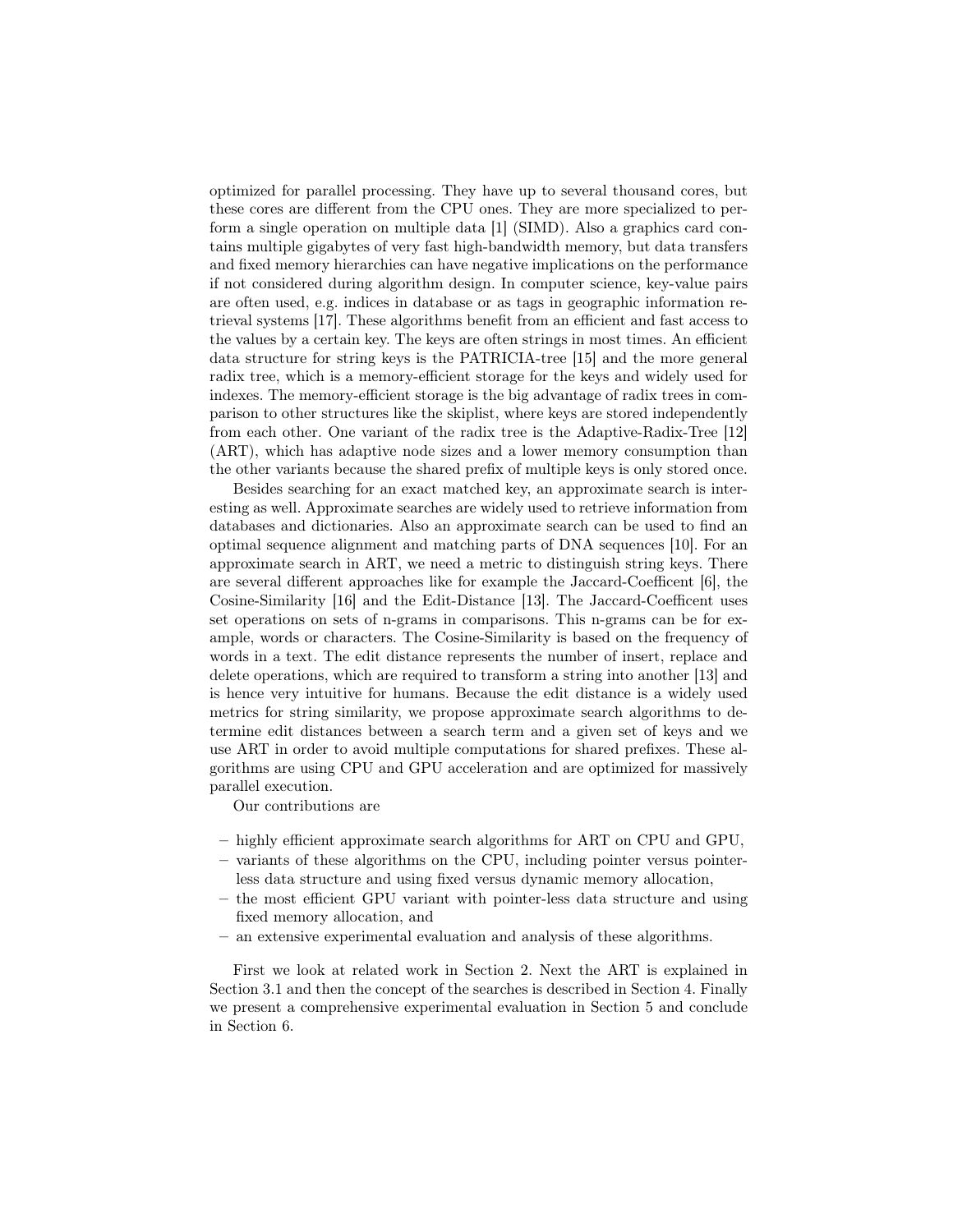## 2 Related Work

In many papers approximate searches, GPU acceleration and trees are a research topic, but the focus is different. Papers like [10] describe the basics of approximate algorithms and the calculation of the edit distance. A problem for most tree structures on GPUs is that pointers aren't optimal for GPUs. Approaches to handle pointer data structures exist in [11] and [14]. The contribution in [14] describes a tree structure for fast copying of different types of trees. A common and widely used tree is the  $B^+$ . The authors of [7] have focused on this tree and optimize their algorithms for GPGPU. It is used wherever the order of elements and parallel computing are important. Another tree structure is FAST [9], which is a binary and architecture sensitive tree. It is optimized for low latency and uses thread and data-level parallelism and explore them on CPU and GPU. Therefore the sizes for page, cache line size and SIMD width are variable. GPU LSM [4] is a data structure for dynamic dictionaries on GPU. It has support for fast insertion and deletion based on the LSM-tree. For retrieval lookup, count and range queries are supported. For the Adaptive-Radix-Tree the GPU-based radix tree (GRT) [1] variant has been developed, which is written in CUDA and supports exact and range based search. A mapping is used by the search algorithm to transfer the tree structure to the GPU memory. The authors of [3] compare the Adaptive-Radix-Tree with Judy, two variants of hashing via quadratic probing and three variants of Cuckoo hashing in an extensive experimental evaluation. The results are that hash tables perform better in OLAP and OLTP scenarios, but for range queries ART is significantly faster. In comparisons with a  $B^+$ -tree ART is slower in performing range queries. ART is two times faster than Judy, which is also an adaptive radix tree variant, but ART needs the double space of memory. Besides trees hash tables are an important data structure. Therefore [2] introduces an algorithm for building large hash tables in real time. For this purpose, they used a data-parallel approach and build the tables on GPU. They also applied their hashing methods to graphic applications. In comparison to the discussed works we consider an GPU accelerated approximate search in ART as our main contribution, which hasn't been considered for this data structure in the existing literature to the best of our knowledge. This includes the development of different parallel variants for modern CPU and GPU features.

## 3 Basics

#### 3.1 The Adaptive-Radix-Tree

The Adaptive-Radix-Tree (ART) [12] is a tree designed for in-memory-databases. ART has four different node types with three different memory representations for an efficient memory layout for different node sizes. Nodes are created at the deepest possible level of the tree; this is called lazy expansions. Further path compression is used to reduce the size of the ART and to speed up the search. We present an example ART in fig. 3. The tree contains 10 keys and two node types Node4 and Node16 are used. These types contain a maximum of four and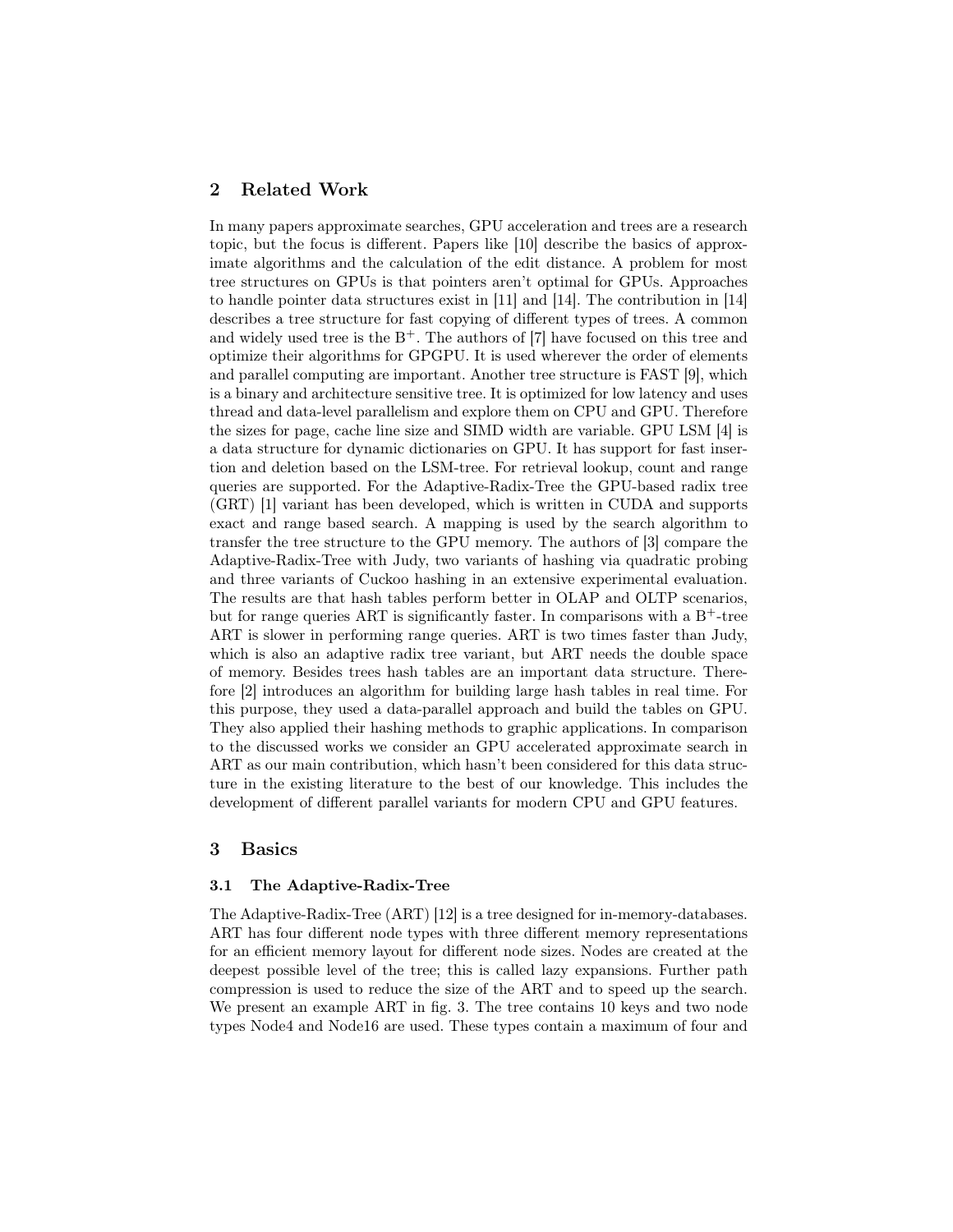16 children. All inner nodes except one have a shared prefix of length one. The leafs contain numbers as values.

Nodes are only created if they are required and superfluous nodes with only one child are removed. If the maximum number of children is exceeded, a bigger node is used. If the number is lower than the minimum, a smaller node is chosen. Path compression uses a hybrid approach. In every node there is space to store a fixed number of characters. If this space is exceeded, a modified approach is applied. Instead saving subsequent characters, the length of the string is saved. This length is used by the search algorithm to jump over characters in the search term and to select the next character for the branch decision. This approach leads to wrong results in some cases, because a wrong search term is marked as correct even if different characters are in the missing part of the string. This problem can be avoided if the complete key is also saved in the leaf. Hence if the search ends in a leaf node the whole key has to be compared. [12]

#### 3.2 Edit-Distance

The edit distance can be calculated with a simple algorithm. For two keys  $u, v$ with the length  $m$  and  $n$ , a matrix  $M$  can be calculated where the initial case is  $M_{0,0} = 0, M_{i,0} = i, 1 \le i \le m, M_{0,j} = j, 1 \le j \le n$ . Then the further cells can be determined by applying the rules given in fig. 1a.



(a) Rules for computing the edit distance

computation of one cell

Fig. 1. Rules and an example matrix for the edit distance

Without backtracking, the algorithm requires only the last column to compute the next. This will be used to reduce the memory consumption. We can reduce the size further and can use only one column and a variable for computation, but this takes away the possibility to revert the last computation if a branch occurs.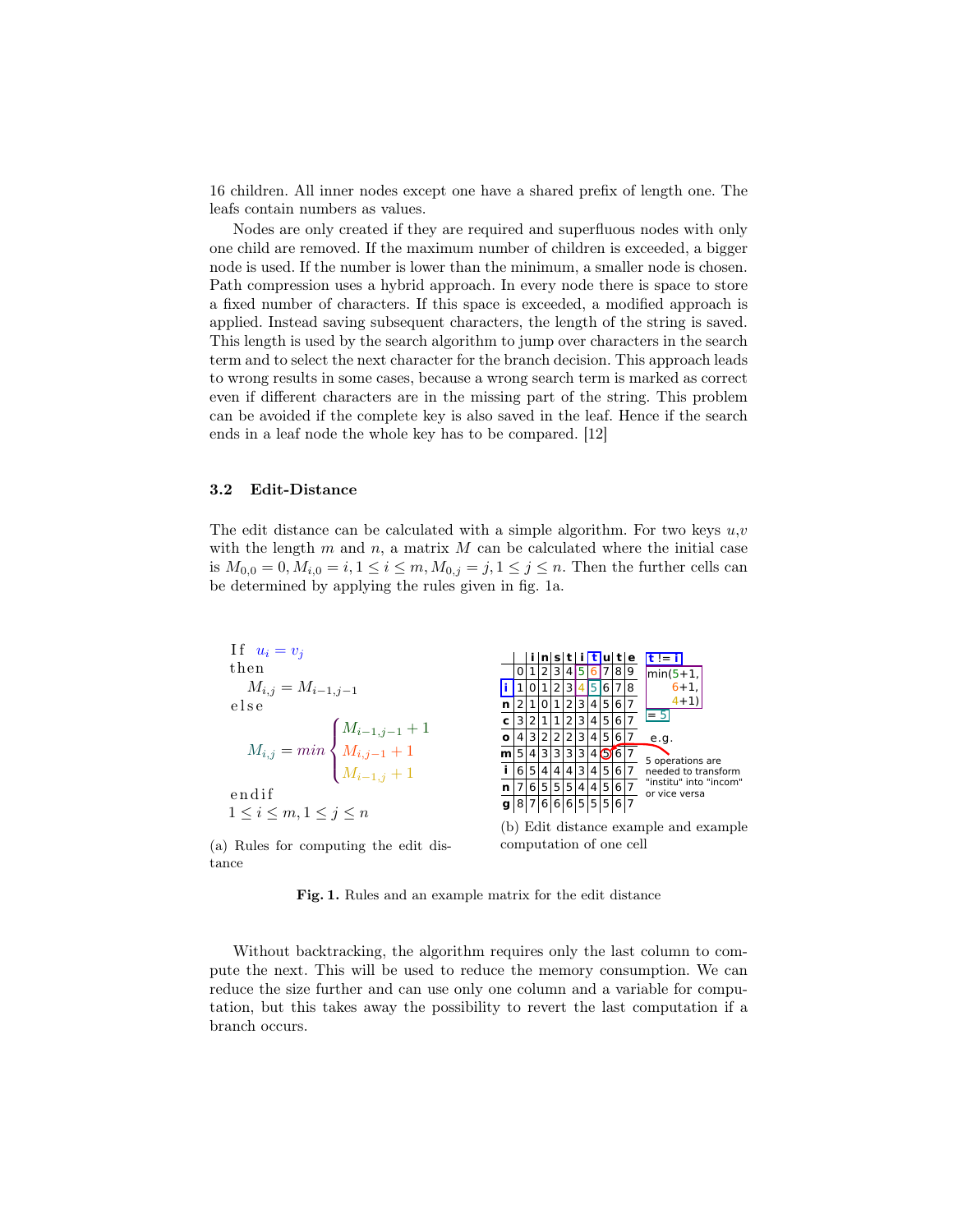## 4 Approximate Search Algorithm

In this section we develop an approximate search for CPUs and GPUs. Furthermore, we optimize the approximate search for better throughput and to handle bigger trees.

#### 4.1 Memory Organization

If ART is used on a GPU, a tree that is stored in a continuous memory is required because copying a big chunk of memory is faster than many small pieces of memory. Nodes are linked by offsets in order to avoid pointers, which would be invalidated by the transfer on the GPU. An example of the memory mapping is shown in fig. 2. In this example we traverse the tree with a depth-first-search algorithm. We reserve memory on the way down and insert the data on the way up. This is necessary because the offsets of all children have to be known before saving a node. The complete memory object will grow dynamically because the size of the tree is unknown. However, the memory object is continuous, so it has a fixed size and needs to be extended in case of an overflow. Therefore the overflow has to be detected and a new memory object has to be created. Then the algorithm copies all data to the new memory object, but the offset remains unchanged because it is relative to the beginning position of the memory. After the algorithm finishes, a continuous memory for the tree is created. The root node is placed at the first address of the continuous memory.



Fig. 2. Mapping of a tree in a continuous memory, red edges are back jumps. We start at  $K_0$  and reserve memory for the node. Then we visit  $K_1$  and reserve memory. Then we reserve memory for  $B_1$  and we reach the end of a path. Now we store  $B_0$  in the reserved memory and jump back. The same happens to  $B_1$ . Then all children of  $K_1$ are stored and we store the node in the reserved memory and go to  $K_0$ . Because  $K_0$ has another child  $K_2$ , we are processing the subtree in  $K_2$  in an analogous way.

#### 4.2 Approximate Search on ART utilizing CPUs

The CPU has flexible cores combined with dynamic memory and can calculate many threads in parallel. To address these advantages, we develop an algorithm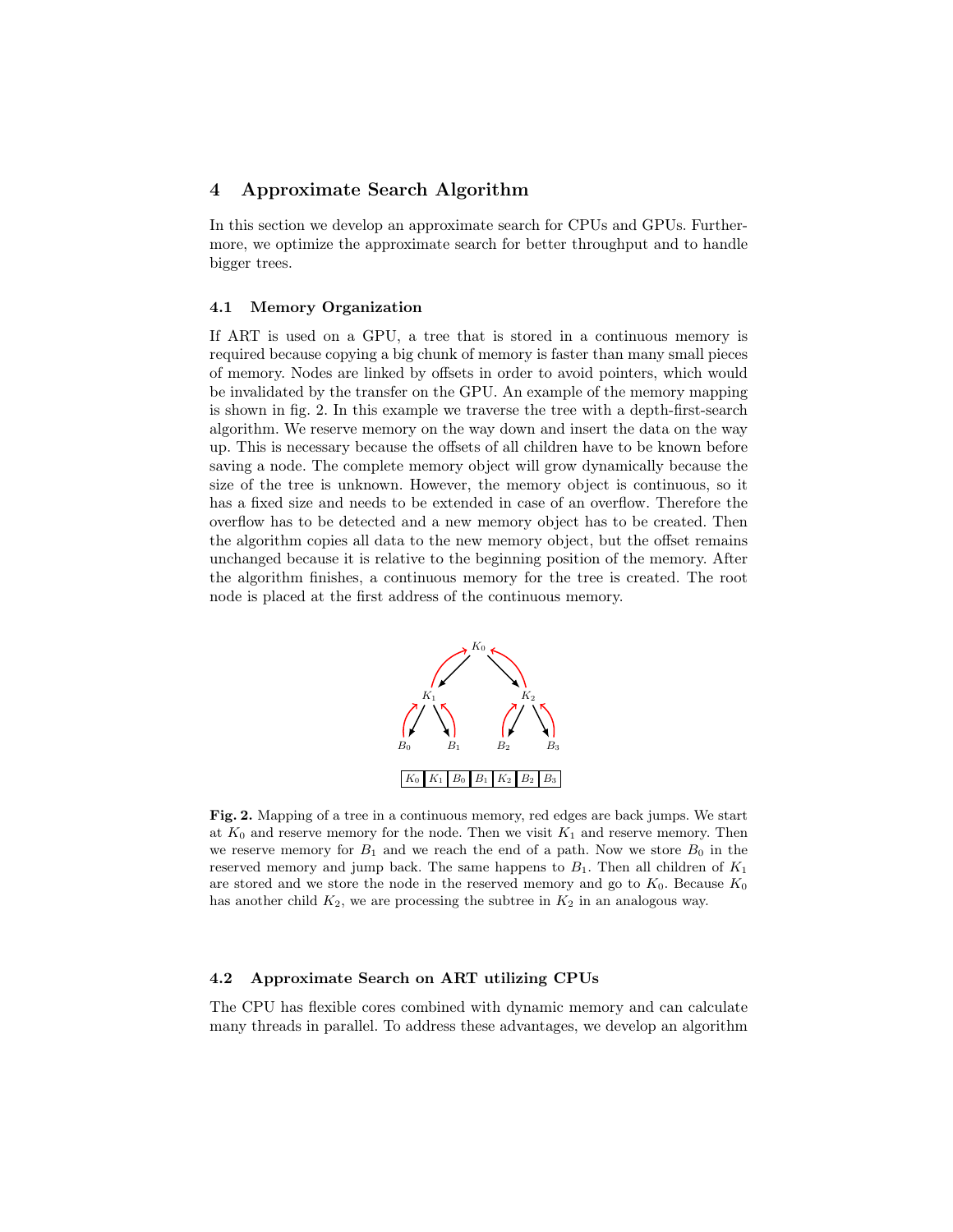(see fig. 3a), which uses these techniques to calculate the edit distance and to choose a key that is below or equal this distance. First we can use threads to run multiple searches in parallel. Furthermore, we have to find out if we can also use parallelism inside the tree. Because for calculation of the edit distance only the previous and the current columns are necessary, with dynamic memory, we can simply copy the column for each branch. Then we start a new thread with this column and the current position in the tree. We use tasks with an automatic management of threads to avoid problems with the overhead of thread start, and stop operation and with an overload if there are too many threads. If we reach a node, where all edit distance values are above the maximum edit distance, we prune the whole subtree, and use backtracking in order to visit not already visited branches of previous nodes. Note that previous columns are already determined. We only have to reset the position and remove all columns, except of the previous ones. If we reach a leaf we calculate the edit distance for the last characters and look at the last element in the column. If it is lower than or equal to the maximum edit distance, we have found a proper key and we have to save the value in a list. Because the algorithm runs in parallel, we have to lock the list and then save the value. Because we search in parallel, we need to lock the list with a write-lock. This is sufficient, because we require unique search terms in one batch and hence it does not occur that they reach the same leaf. Alternatives are that we can use multiple lists and merge them at the end. Please note that we can't allocate fixed sized memory for lock free access, because the result size in each search is different and unknown.

#### 4.3 Approximate Search on ART utilizing GPUs

For the GPU algorithm, please see fig. 3b for an example. Because the GPU has a different architecture, our algorithm is more complex than the one on the CPU. We use parallelism for multiple search requests and for root node processing. Because we don't have dynamic memory we can't create or remove columns. Therefore, we use a static memory buffer with two columns with the maximum length of a search term and calculate the edit distance alternating the roles of two columns. First all work-items calculate the edit distance of the root node in parallel and save this value in a sequential reset buffer. Then all work-items process the deeper nodes sequentially. To save the progress and to have a proper ending condition, the maximum path length in the tree is necessary. With this length, we create a buffer, where we save the number of processed children in a node for the current path. If we reach a leaf or the maximum edit distance, we increment the counter for the processed children in the level above. Because we don't have a history of the edit distance, we have to jump to the sequential root and calculate all edit distances again. Then we reach the position again and we select the next child. To reduce this overhead for long paths we additionally reserve memory for a reset buffer in the half length of the path.

A major problem is the result buffer, because the number of results is unknown, but the buffer size has to be known before the executions starts. The result of a search can be zero to number of leafs in the tree. We limit the amount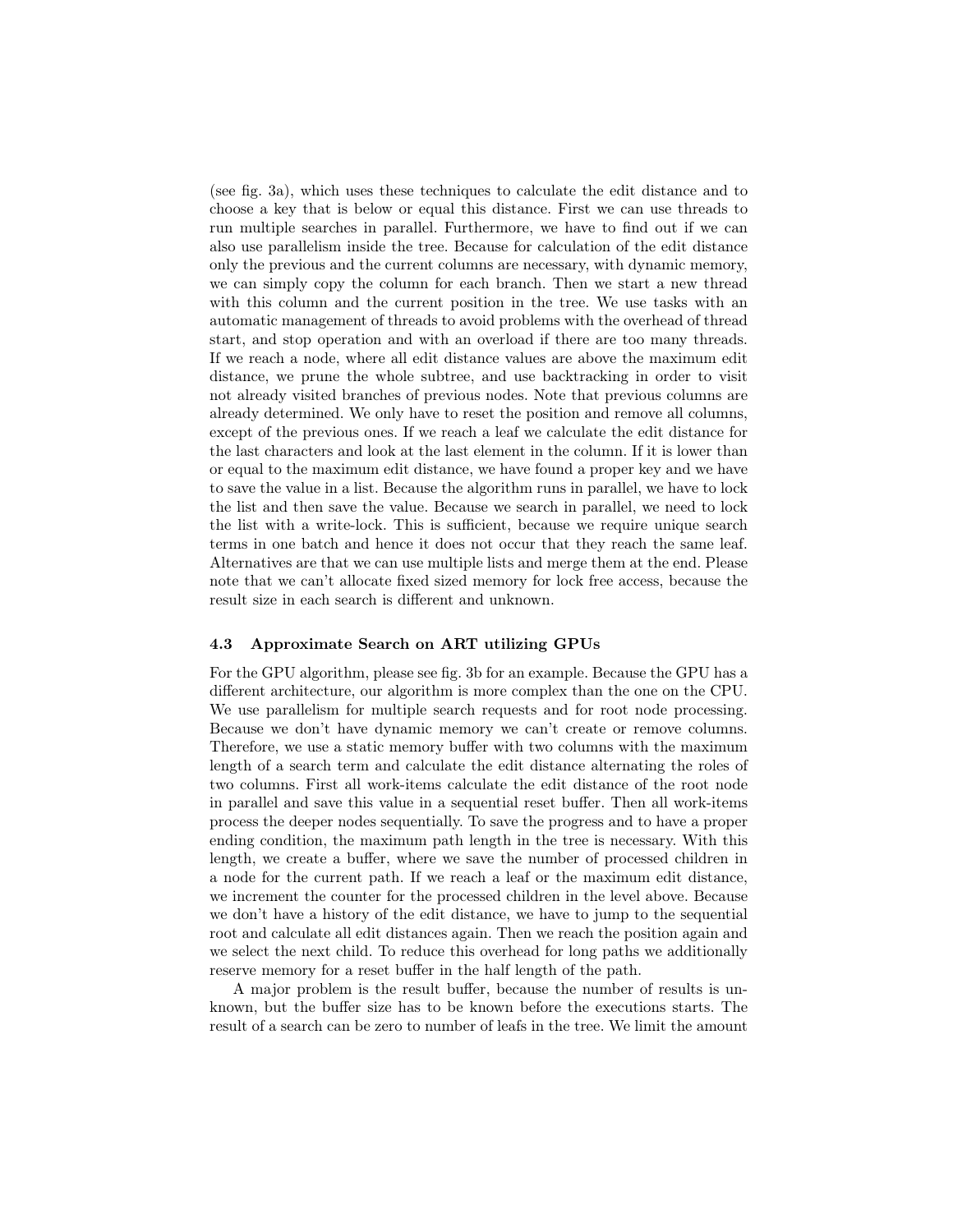of memory and if we detect an overflow, then we abort. This leads to unfinished executions and missing results. Hence we modify the search algorithm to filter missing queries and execute them sequentially with enough memory for all results. Furthermore, we use a three level result buffer shown in fig. 4 to optimize the fill level. The size increases with the shared level. Level 1 only has space for a few results and the third level has space for millions of results. Because sharing memory between work-items require concurrent access, lock and unlock functionality is indispensable. Therefore atomics are used to increment a counter and get the old value. This value is used to exclusively access the buffer cell. For a better bandwidth and GPU usage, multiple threads can be started on the CPU and every thread gets a chunk of search queries and executes them on the GPU in parallel. Therefore every thread has separate buffers except of the tree buffer, which is always shared read-only.



Fig. 3. Comparison of tree traversal with edit distance in a) CPU and b) GPU algorithms. We search for all keys that have a maximum edit distance of two to the search term "institute". To visualize the calculation of the edit distance, the columns for the path to the node with the key "incoming" is provided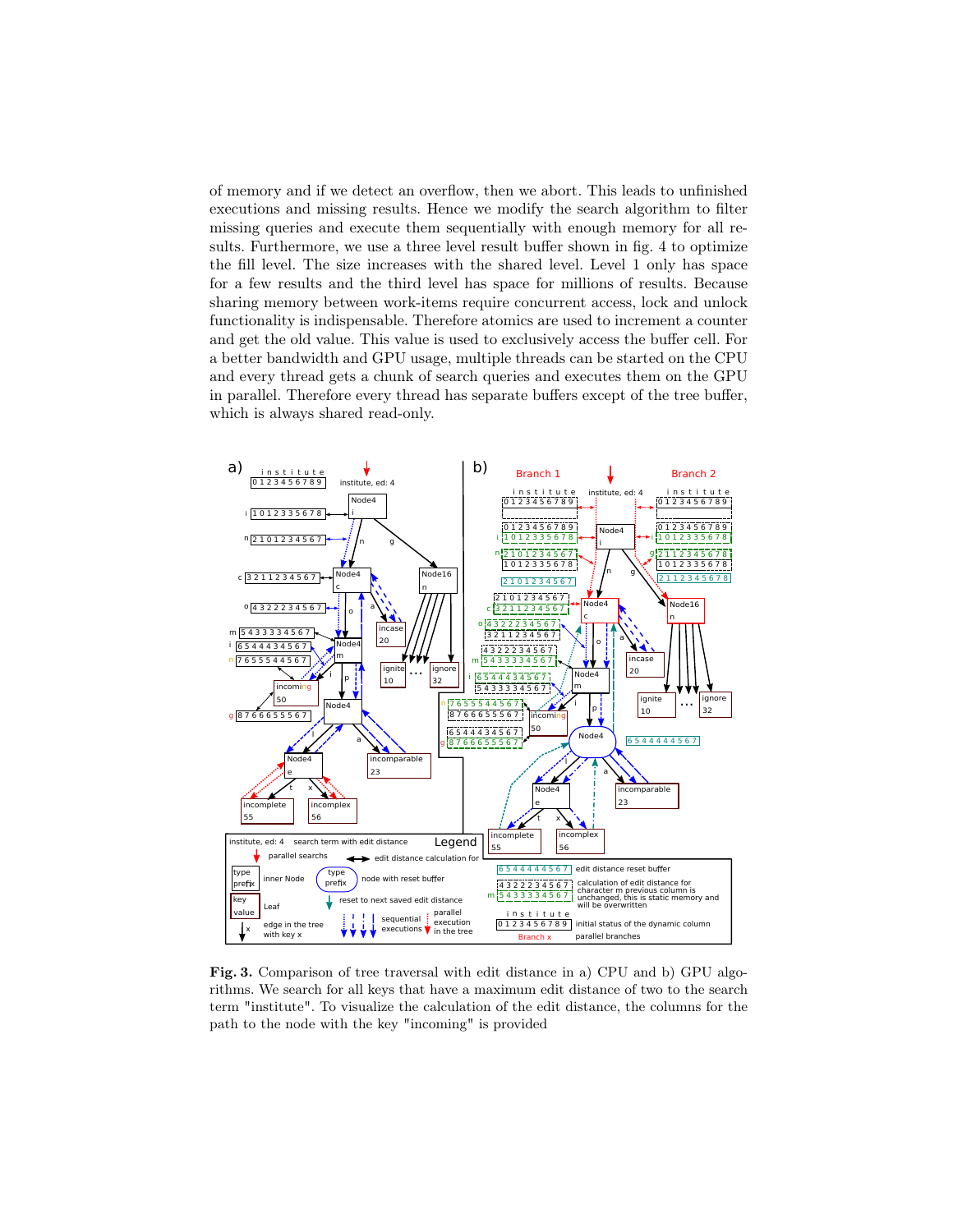## 5 Experimental Evaluation

We evaluate the proposed algorithms for CPU and GPU in this section.

#### 5.1 Experimental Environment

The experimental evaluation runs on a Ryzen 1700X with 8 cores and 16 threads and a RX Vega 56 with 8GB HBM2-memory and 56 compute-units with 1024 processing elements each. Therefore 57344 work-items can be executed in parallel. The local memory on the GPU is 64KB large. The evaluation system is equipped with 16GB RAM and an SSD. Ubuntu 18.04 is used as software platform and we compile the code with the GCC compiler in version 8. OpenCL acceleration is provided via ROCm 3.0.

#### 5.2 Benchmark Data

For our experiments, a compilation of synthetic and real test data is used. The load times of a search depends on various parameters, whereby the most important ones are the number of search terms, the number of branches in a node, the depth of the tree and the length of the shared prefix. Each of these properties is examined in this evaluation. For a single experiment the other properties are fixed and then the examined property is changed. We repeat a search mostly



Fig. 4. A kernel work-item can store the data of unknown length using different memory levels. First it uses the level 1 buffer directly and exclusively. If this memory is full, level 2 memory is used and shared with all work-items in a work-group. If this memory is depleted, level 3 buffer is used. There are two buffers, the first half of the work groups share the first half and the second half share the second. If all buffers are depleted, the work-item tags the search with an overflow bit and the search is sequentially executed afterwards

10 times except for single runs that take longer than one hour. These searches are only repeated three times. If a search takes longer than four hours, we used

- https://www.amd.com/de/products/graphics/radeon-rx-vega-56
- https://www.ubuntu.com/desktop

https://gcc.gnu.org

https://www.amd.com/de/products/cpu/amd-ryzen-7-1700x

https://www.khronos.org/opencl

https://rocm.github.io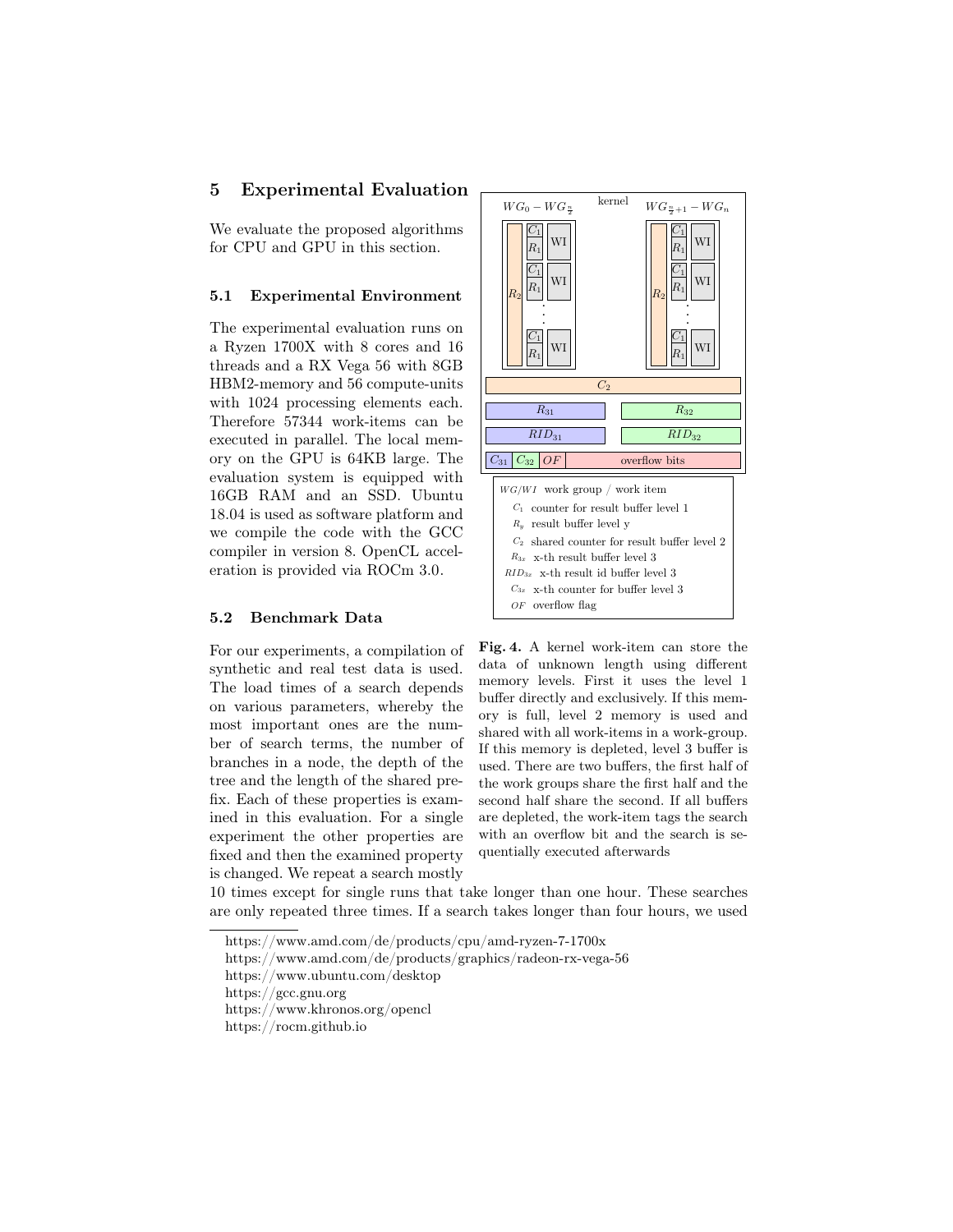two executions. The duration is measured and the average is calculated and displayed in graphs. If the number of search requests isn't displayed in the graph of the approximate search, 10,000 requests are made per iteration. The search terms are created by randomly choosing a key from the dataset, which is modified by a specific number of characters. Additionally to the described synthetic data and queries, and for more realistic data we use a data set from the billion triples challenge (BTC) [5]. This real-world data set contains 19,655,239 triples with 4,352,096 unique keys and the longest key has a length of 32,628. The resulting tree has a maximal path length of 34. Further the tree and the algorithms have several important parameters. The maximum edit distance describes, which max distance between a key in the result and the search term is acceptable. For the algorithm the maximum path length (MPL) and the maximum search term length (MSL) are important. The MPL describes the longest path from the root to a leaf. It is important for the stack, which describes the next child and the exit condition. The MSL describes the maximum length of a batch of search terms and is required for the length of the column. The important parameters for the performance of the CPU algorithm are the number of parallel search terms and tasks in tree. They describe how many parallel searches are made and how many parallelism is inside a tree. For the GPU there are the number of GPU threads and the kernel size. The first parameter describes how many parallel command queues will be used and the second one, how many search terms are processed in a kernel execution and will be computed in parallel.

#### 5.3 Approximate Search on ART

For better distinction, we introduce a naming schema for the developed algorithms. Dynamic memory allocation is represented by d, fixed memory by f, pointer based ART structure by p and pointer-less offset structure by l. Hence we use the following naming schema e.g.  $CPU_{p,d}$  represents the developed CPU algorithm and  $GPU_{l,f}$  the GPU algorithm. Further variants are  $CPU_{l,d}, CPU_{p,f}$ and  $CPU_{l,f}$ . To get proper evaluation results, we have to fine-tune the settings for all algorithms.  $CPU_{p,d}$  and  $CPU_{l,d}$  are much faster if we process as many queries as possible in parallel: The best configuration uses 250 parallel queries and spare on parallel computations inside the tree. Because the root node is parallelized in  $GPU_{l,f}, CPU_{p,f}$  and  $CPU_{l,f}$ , the number of parallel queries depends on the root node type. For performance the optimal number of parallel queries is up to 5000 for  $GPU_{l,f}$  and up to 30 for  $CPU_{p,f}$  and  $CPU_{l,f}$ . More tasks would produce more overhead on the CPU and on the GPU the number of executions is limited by the GPU memory.

The original ART has to be modified for the approximate search, because the calculation of the maximum edit distance is only possible if all characters of the shared prefix are saved. The original ART only saves a prefix with fixed length. By replacing the fixed length prefix for correct results of the algorithm with a prefix with variable size we have to deal with a higher memory consumption. The variable size prefix is implemented by a separate buffer, whereby an offset is used to access single elements in the buffer.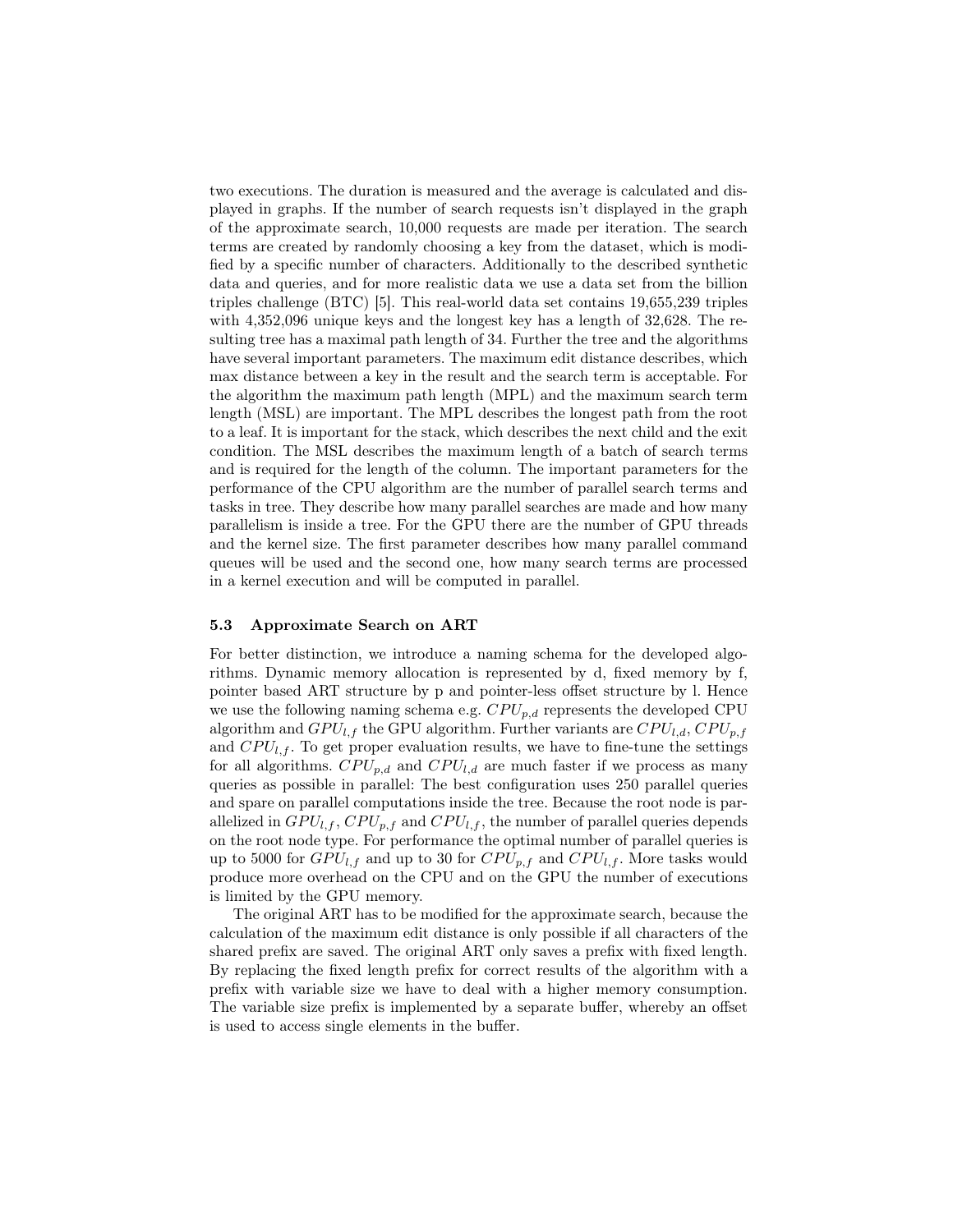

Fig. 5. Evaluation results of the approximate search implementations

In the experiments (see fig. 5(a-i)), the  $CPU_{p,d}$  is the slowest algorithm and performs worse in comparison to the variants as more queries are processed. This is independent from the dataset and its properties. We achieve analogous results for the  $CPU_{l,d}$ , but the algorithm has advantages if the length of the common prefix increases.  $CPU_{p,f}$  and  $CPU_{l,f}$  have a better performance in all situations except of a higher branch rate. In this case, the limited parallelism is a problem and the  $CPU_{p,d}$  and  $CPU_{l,d}$  are initially faster, but this is changed if the number of searches is further increased. The  $GPU_{l,f}$  is slower at a small number of queries because the transfer and execution overhead are higher, but if the number of queries is increased, the algorithm is faster than the other algorithms. The speedup is up to 4.16 on synthetic data and up to 1.43 on real-world BTC-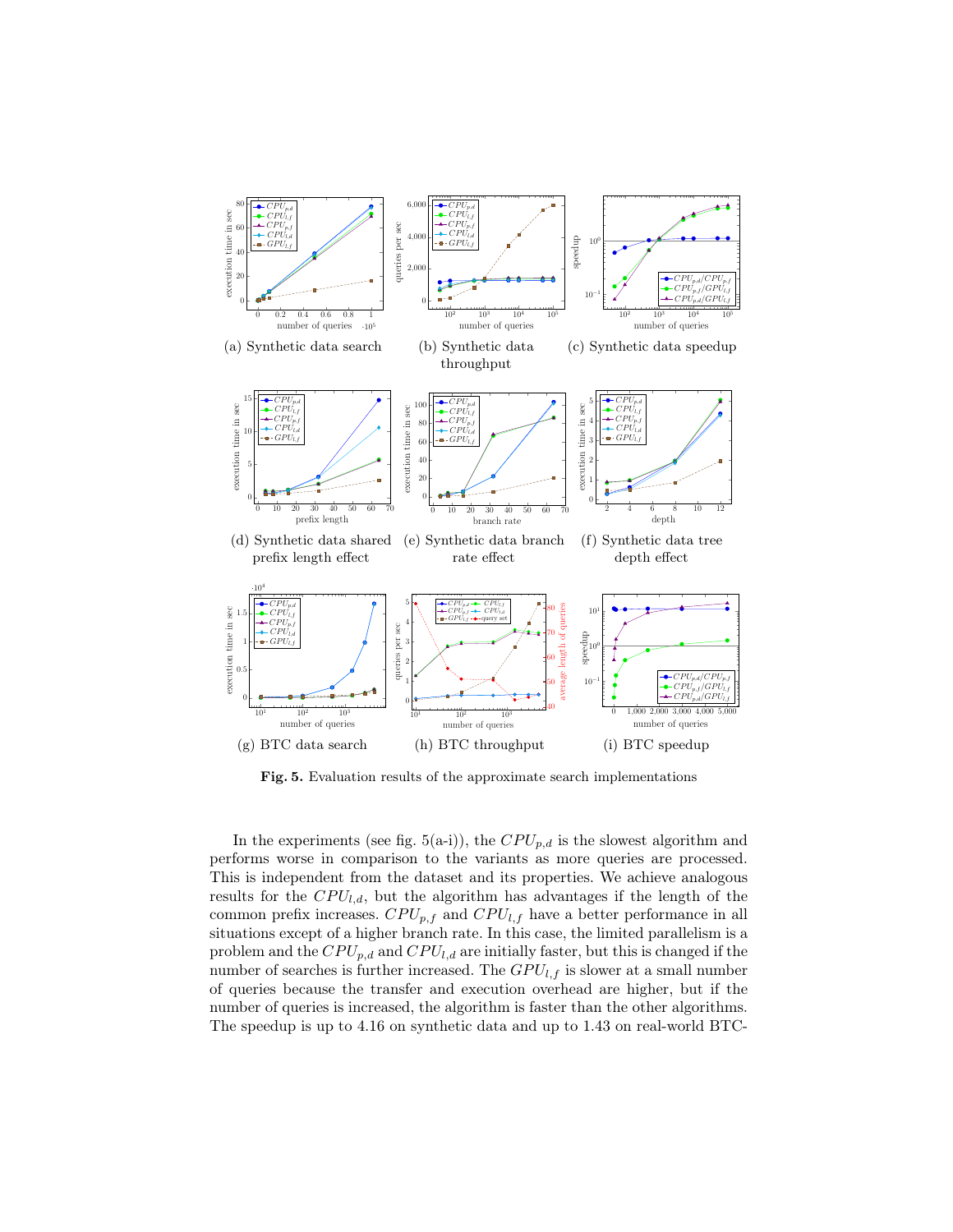data. Because the creation of queries depends on random, the average length of the used queries varies. As shown in fig. 5h (red line and axis on the right), the throughput depends on the length of search terms. If the length is increased, the edit distance calculation increases in the same way and the throughput is decreased. This effect is more significant if the parallelism is very limited. If the parallelism is higher, we can compute more long terms in parallel in the same time. Because of this effect,  $CPU_{p,f}$  and  $CPU_{l,f}$  are more affected than the other algorithms and have a non-linear trend.

## 6 Summary and Conclusions

We introduce approximate search algorithms, which run on CPU and GPU. Thereby the memory situation is observed: The CPU algorithm uses dynamic memory allocation and the GPU memory layout is adaptive but static during a run. The approximate algorithm that runs on the CPU uses tasks as an implementation of parallelism. Tasks provide a solution by splitting the workload to multiple threads. In contrast, the GPU uses a hierarchical result memory concept and processes the data in chunks. In our experiments, the approximate search on the GPU has a higher throughput and speedup compared to the CPU implementation. Inspired by the approximate search designed for the GPU, we develop and evaluate CPU variants using pointer versus pointer-less data structures and using fixed versus dynamic memory allocation. The speedup between the best CPU and the GPU variant is about 1.43, while the speedup between the worst CPU variant and the GPU is about 16.41. The current GPU implementation can only handle trees that fit into the GPU memory. It is promising for future work to extend the algorithms and enable larger trees to be processed by investigating compression for ART. Furthermore with OpenCL 2 Fine-Grained System SVM [8] the original pointer structure could be kept and the CPU and GPU can share the tree and data directly. Our future work covers also hybrid approaches with APUs, which are combinations of CPU and GPU on the same chip with shared memory.

#### Acknowledgements

This work is funded by the German Research Foundation (DFG) project GR 3435/15-1.

# Funded by Deutsche Forschungsgemeinschaft German Research Foundation

#### References

1. Alam, M., Yoginath, S.B., Perumalla, K.S.: Performance of point and range queries for in-memory databases using radix trees on gpus. In: 18th IEEE International Conference on High Performance Computing and Communications; 14th IEEE International Conference on Smart City; 2nd IEEE International Conference on Data Science and Systems, HPCC/SmartCity/DSS, Sydney, Australia, December 12-14. pp. 1493–1500 (2016)